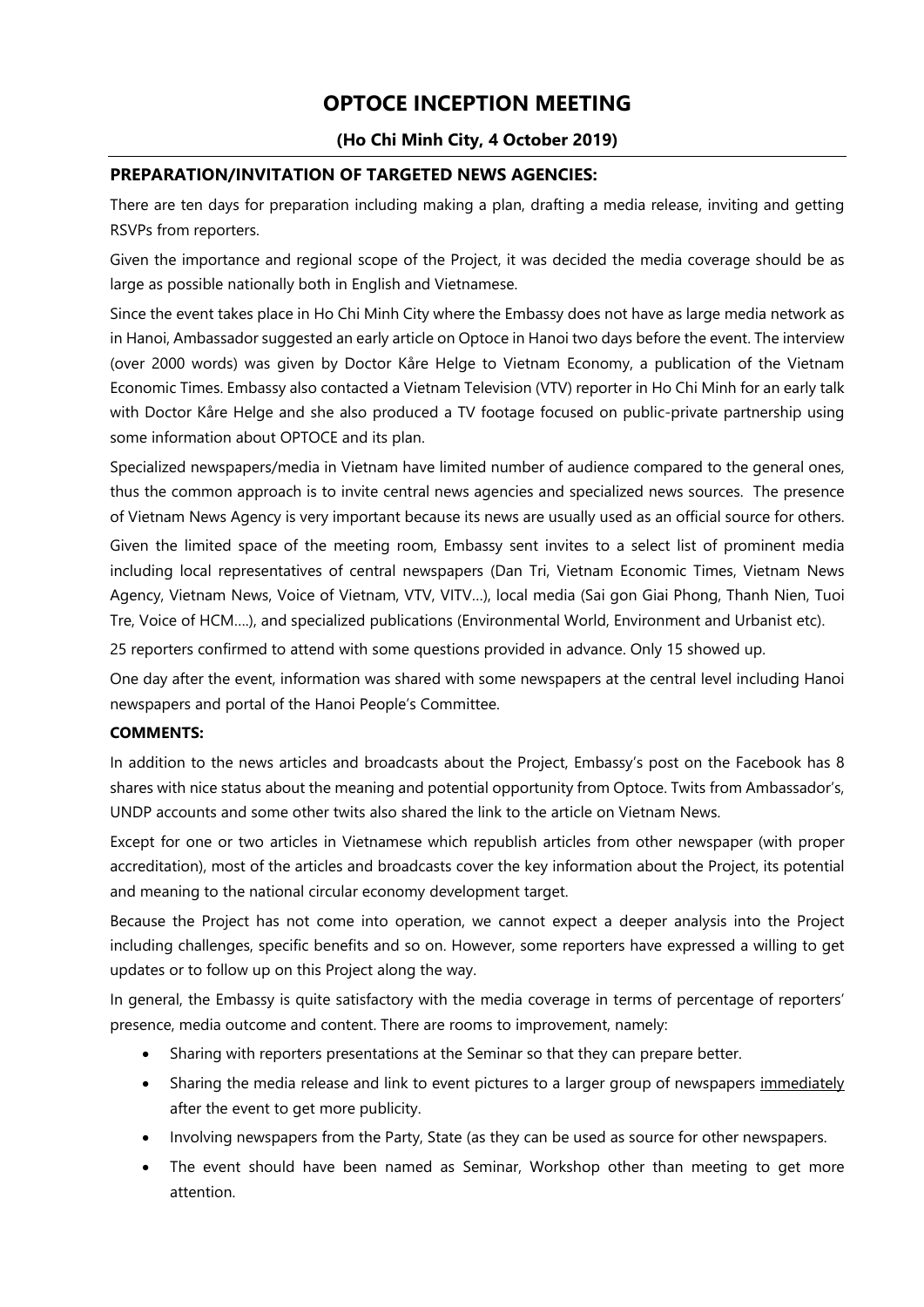## **MEDIA OUTCOME FOR THE EVENT**

| No.              | Type of the news /Titles                                                                                           | Language   | TV/newspaper                                                     | <b>Links</b>                                                                                                                                                                     |
|------------------|--------------------------------------------------------------------------------------------------------------------|------------|------------------------------------------------------------------|----------------------------------------------------------------------------------------------------------------------------------------------------------------------------------|
| $\overline{1}$ . | Interview: Plastic wastes: new opportunity for<br>cement, steel and power industries<br>One day before the Event   | Vietnamese | Vietnam Economy<br>under the Vietnam<br><b>Economic Times</b>    | http://vneconomy.vn/rac-thai-nhua-co-hoi-moi-cho-nganh-xi-mang-<br>thep-va-dien-20191003145911556.htm                                                                            |
| 2.               | News article: Ocean plastic turned into an<br>opportunity in circular economy Project launched<br>On the Event Day | Vietnamese | <b>Business News</b><br>(Vietnam News<br>Agency)                 | https://bnews.vn/ra-mat-du-an-bien-rac-thai-nhua-tren-bien-thanh-<br>co-hoi-phat-trien-kinh-te/136519.html                                                                       |
| 3.               | News article: Plastic wastes contain more energy<br>than coal                                                      | Vietnamese | <b>Zing News</b>                                                 | https://news.zing.vn/rac-thai-nhua-chua-nhieu-nang-luong-hon-<br>than-da-post997622.html                                                                                         |
| 4.               | News article: Turn Ocean Plastic into economic<br>opportunity<br>Early 5 October                                   | Vietnamese | Thanh Nien<br>Newspaper                                          | https://thanhnien.vn/the-gioi/bien-rac-nhua-dai-duong-thanh-co-<br>hoi-phat-trien-kinh-te-1133608.html                                                                           |
| 5.               | News article: Seminar on Ocean plastic<br>5 October                                                                | Vietnamese | <b>Environment World</b><br>special newspaper                    | https://thegioimoitruong.vn/hoi-thao-rac-thai-nhua-dai-duong.html                                                                                                                |
| 6.               | News article: Turn plastic waste in to sources for<br>industrial plants                                            | Vietnamese | Hanoi Moi Newspaper                                              | http://hanoimoi.com.vn/tin-tuc/Khoa-hoc/947185/bien-span-<br>classspattracspan-span-classspattthaispan-span-classspattnhuaspan-<br>thanh-nguyen-lieu-cho-cac-nha-may-cong-nghiep |
| $\overline{7}$ . | News article using Zing Article                                                                                    | Vietnamese | Environment and<br>urbanists                                     | https://m.moitruongvadothi.vn/moi-truong/tin-nhanh-moi-<br>truong/rac-thai-nhua-chua-nhieu-nang-luong-hon-than-da-<br>a57040.html                                                |
| 8.               | News article using Thanh nien Article                                                                              | Vietnamese | Market and<br><b>Entrepreneurship News</b>                       | https://thuonggiathitruong.vn/bien-rac-nhua-dai-duong-thanh-co-<br>hoi-phat-trien-kinh-te/                                                                                       |
| 9.               | News article using Thanh nien Article                                                                              | Vietnamese | <b>Latest News</b>                                               | https://tinmoi247.net/the-gioi/bien-rac-nhua-dai-duong-thanh-co-<br>hoi-phat-trien-kinh-te-195487                                                                                |
| 10.              | News article about the event                                                                                       | Vietnamese | Law Newspaper and<br>Television under the<br>Ministry of Justice | https://tvphapluat.vn/video/dai-su-quan-na-uy-to-chuc-hoi-thao-ve-<br>co-hoi-nen-kinh-te-tuan-hoan-tu-rac-thai-nhua-dai-duong-25320/                                             |